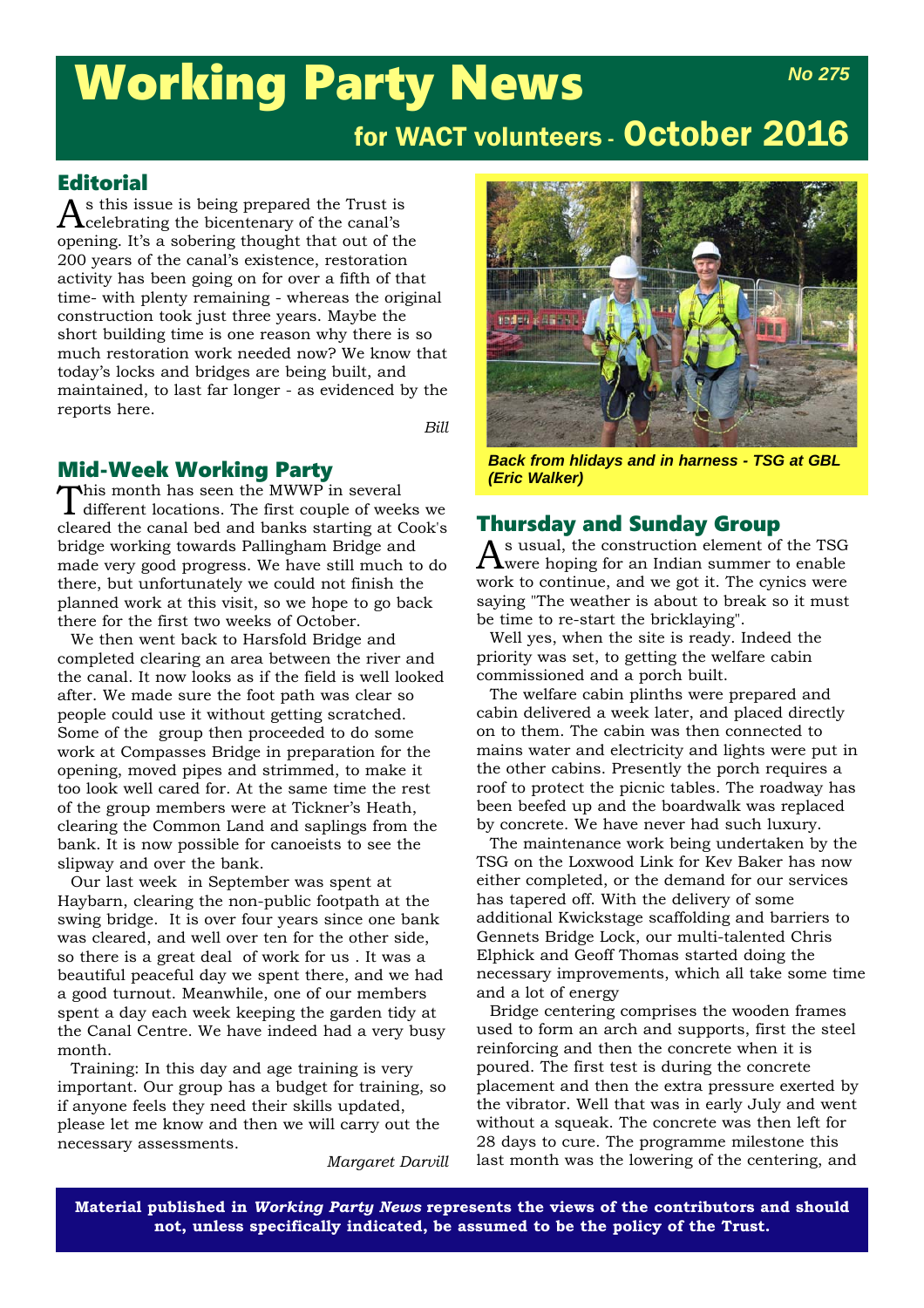hurrah, the bridge did not collapse. The centering is now being left where it is until it is convenient to remove it from the lock, probably with the scaffolding.

So why move the centering now? Well, on top of the centering were sixty 4in x 2in x 15ft (100mm x 50mm x 4.6m) wood bearers that will now to be used for the shuttering on the top sill. A second reason for lowering the centering was to enable some of the Acrow struts to be removed to support the training walls when these are back-filled with concrete.

Everyone attending the GBL site is inducted with the site rules and the volunteers receive a 10 minute briefing at the beginning of the day. At the end of September safety inspections of the mechanical and lifting equipment were undertaken. Together with the plant inspections done earlier, there will be a number of changes.

The Thursday and Sunday Group normally meets at 09:30. Please email Eric Walker if you want to get on the email circulation list for details of when and where the TSG is working

*Eric Walker*

*Nick Wood*

#### Mrs Bucket Group - Keeping Up Appearances on Mondays

 $\dot{\mathbf{W}}$ e were very sorry to hear that Dave Kersley<br>has had to go into hospital. The Group wishes him a speedy recovery. He is a great help to us in obtaining material and equipment and ferrying it to and from our sites. He will be missed not only by us but by other groups.

We spent a busy September looking after our regular sites including replacing a post, donated by one of the group, and arrow disks on the Wey South Path where it leaves the Downs Link at Run Common. The old post had rotted away and the arrow markers had disappeared. We also reassembled the fence at Devil's Hole Lock after replacing a number of rotten posts.

We meet again on the 3, 17 and 31 October.

#### Summit (Northern) Working Party

The pace of work at Compasses has remained intense throughout September with, as I write, one more day to prepare for the opening ceremony on 2 October. At the beginning of the month a joint force of 20 volunteers from visiting groups KESCRG and LWRG completed the task of filling and compacting the cells of the training wall structure with type 1 limestone. Bricklaying on the pub side of the bridge got underway as well as yet more blockwork.

On the south side the reinforced concrete training wall was successfully poured, only for the design team to decide that it should be extended by a further 12m to the north (towards Guildford). This, in addition to the brick facing on the bridge, became the focus of our efforts for the rest of the month, as without the concrete wall extension being poured and subsequently back filled, it won't be possible to flood the canal for the ceremony.

A decision was also taken to construct in steel the shuttering necessary to cast the curved section of the training wall with the idea that this



*Work at Compasses - still plenty to do before the reopening ceremony (Bill Nicholson)*

| <b>Name</b>           | <b>Group/Project</b>      | <b>Tel</b>    | e-mail                              |
|-----------------------|---------------------------|---------------|-------------------------------------|
| <b>Julian Cheek</b>   | Maintenance coordination  | 01483 505566  | julian cheek@weyandarun.co.uk       |
| Maurice Cranefield    | Visiting working parties  | 01483 505566  | Maurice_Cranefield@weyandarun.co.uk |
| John Talbot           | Health & Safety Officer   | 01483 429918  | jcst@weyandarun.co.uk               |
| Eric Walker           | Gennets Bridge Lock       | 07717 855340  | tsg@weyandarun.co.uk                |
| Margaret Darvill      | Mid Week Working Party    | 01483 894606  | margaret_darvill@weyandarun.co.uk   |
| John Empringham       | <b>Monday Group</b>       | 01483 562657  | mondaygroup@weyandarun.co.uk        |
| <b>Key Baker</b>      | Loxwood Link              | 01489 690241  | loxwoodlink@weyandarun.co.uk        |
| John Smith            | <b>Tickner's Depot</b>    | 01903 235790  | depot@weyandarun.co.uk              |
| Keith Nichols         | Hedge laying              | 01403 753882  | hedging@weyandarun.co.uk            |
| <b>Bill Nicholson</b> | Northern working parties  | 01844 343 369 | bill@nwpg.org.uk                    |
| Dave Evans            | Summit working party      |               | compasses@weyandarun.co.uk          |
| <b>Bill Thomson</b>   | <b>Working Party News</b> | 01903 744767  | bill thomson@weyandarun.co.uk       |